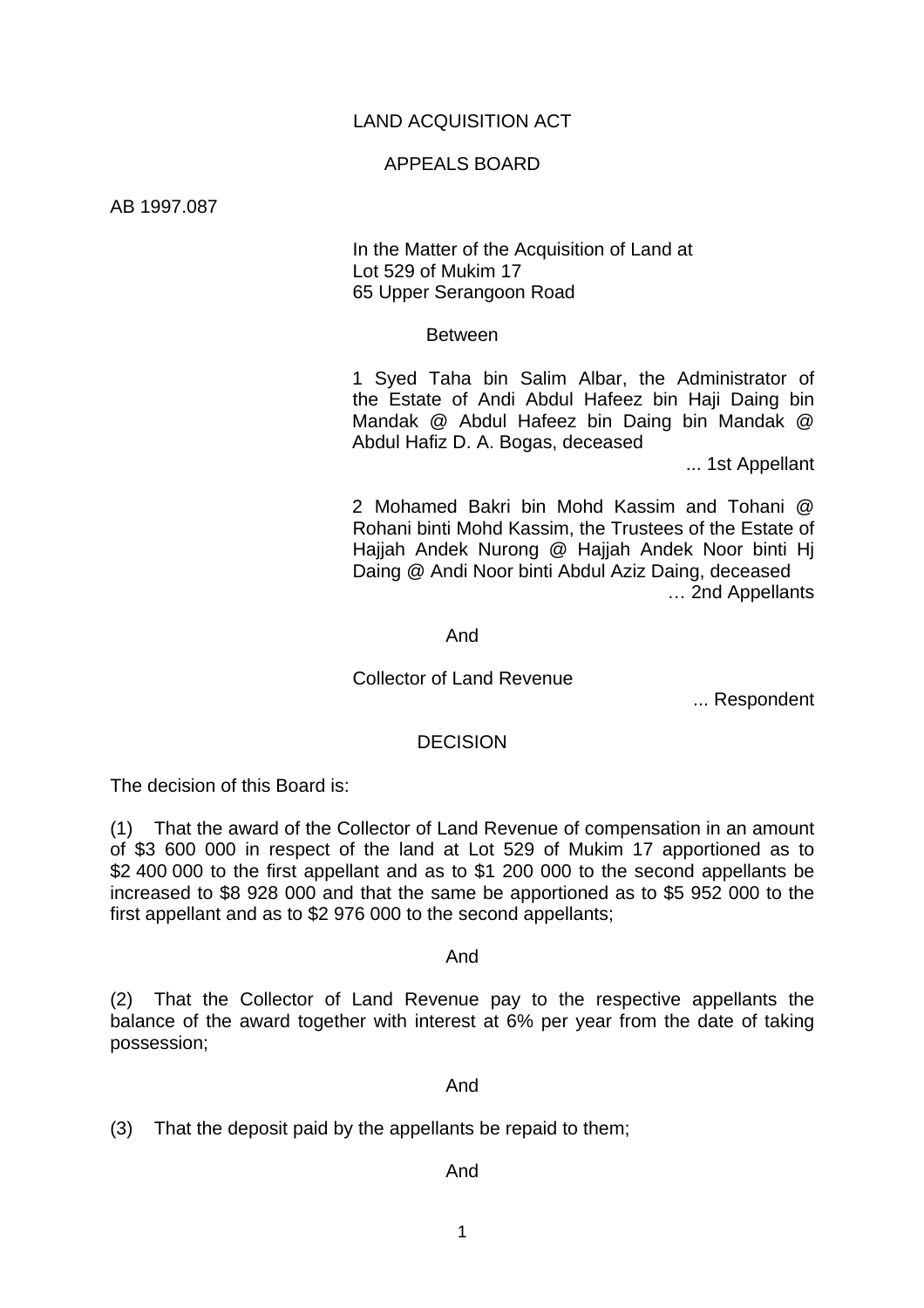(4) That there be no order as to costs of this appeal.

1997.087Decision(1)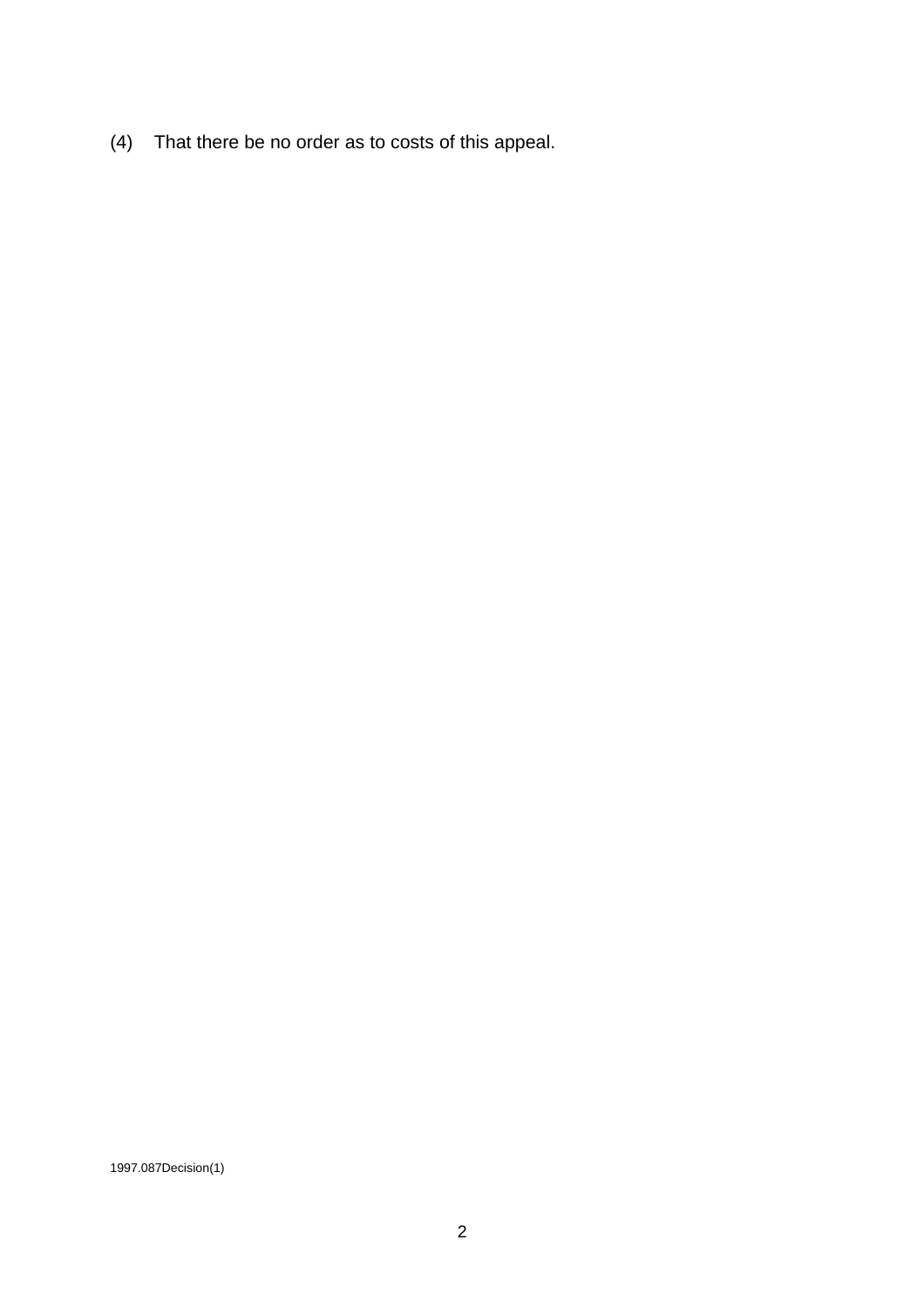# BRIEF STATEMENT OF REASONS

The reasons for the Decision/Order are:

# *Appeal*

(1) On 28 June 1996 ("acquisition date") a notification was published in the *Gazette* of a declaration made under s 5 of the Land Acquisition Act ("s 5 declaration") that the land at Lot 529 of Mukim 17 ("acquired land") was required for a public purpose namely North-East MRT Line and Comprehensive Development. The respondent ("Collector") concedes that the appellants are entitled to compensation for the acquired land as reversionary owners contingent upon a lease to Shell Singapore (Pte) Ltd ("Shell" which expression includes its successors in title in respect of the acquired land) dated 18 July 1989 and registered in the Registry of Deeds as Volume 2434 Number 40 ("Shell Lease") and it follows that for the purpose of this appeal they were at the acquisition date persons interested. The Collector further agrees that this Board may make an award in favour of the first appellant or the second appellants or both as this Board sees fit notwithstanding that the first appellant is described as a single administrator.

(2) For the purpose of the inquiry held under s 10 the appellants submitted a claim of \$27 993 000 for compensation. The claim comprises \$26 660 000 for the market value of the acquired land and \$1 333 000 for expenses under s 33(1)(e). On 20 February 1997 the Collector made an award of compensation in the amount of \$3 600 000 for the acquired land and apportioned it as to \$2 400 000 to the first appellant and as to \$1 200 000 to the second appellants.

(3) The appellants appeal against the award on the ground that the award is manifestly inadequate and unrealistic and on other grounds stated in their petition of appeal. In the course of the hearing the appellants amended their claim to \$19 850 938 and withdrew their claim for expenses under s 33(1)(e). The Collector does not seek to support his award and at the hearing adduced evidence that "the market value of the [acquired land] (excluding the Value of Improvements), subject to the [Shell lease], as a petrol service station site as at 1 Jan 1995" was \$9 500 000 and proposed compensation in that amount which was not accepted. At the hearing Mr Tan of counsel for the Collector explained that improvements were excluded as it was the Collector's case that they had no value and the issue before the Board was whether they had any value and if so what that value was. Later the Collector adduced evidence that the market value of the appellants' interest was only \$6 060 000.

# *Acquired Land*

(4) The acquired land is a near rectangular plot at Upper Serangoon Road. The site area is 1 788.8sm. The frontage to Upper Serangoon Road is about 57m and its depth is about 31m. It is zoned Local Shopping in the Master Plan and at the acquisition date and for some years prior to that it was used for a petrol service station. Written Permission was granted on 12 April 1971 under the planning legislation then in force for rebuilding of the then existing petrol service station. In the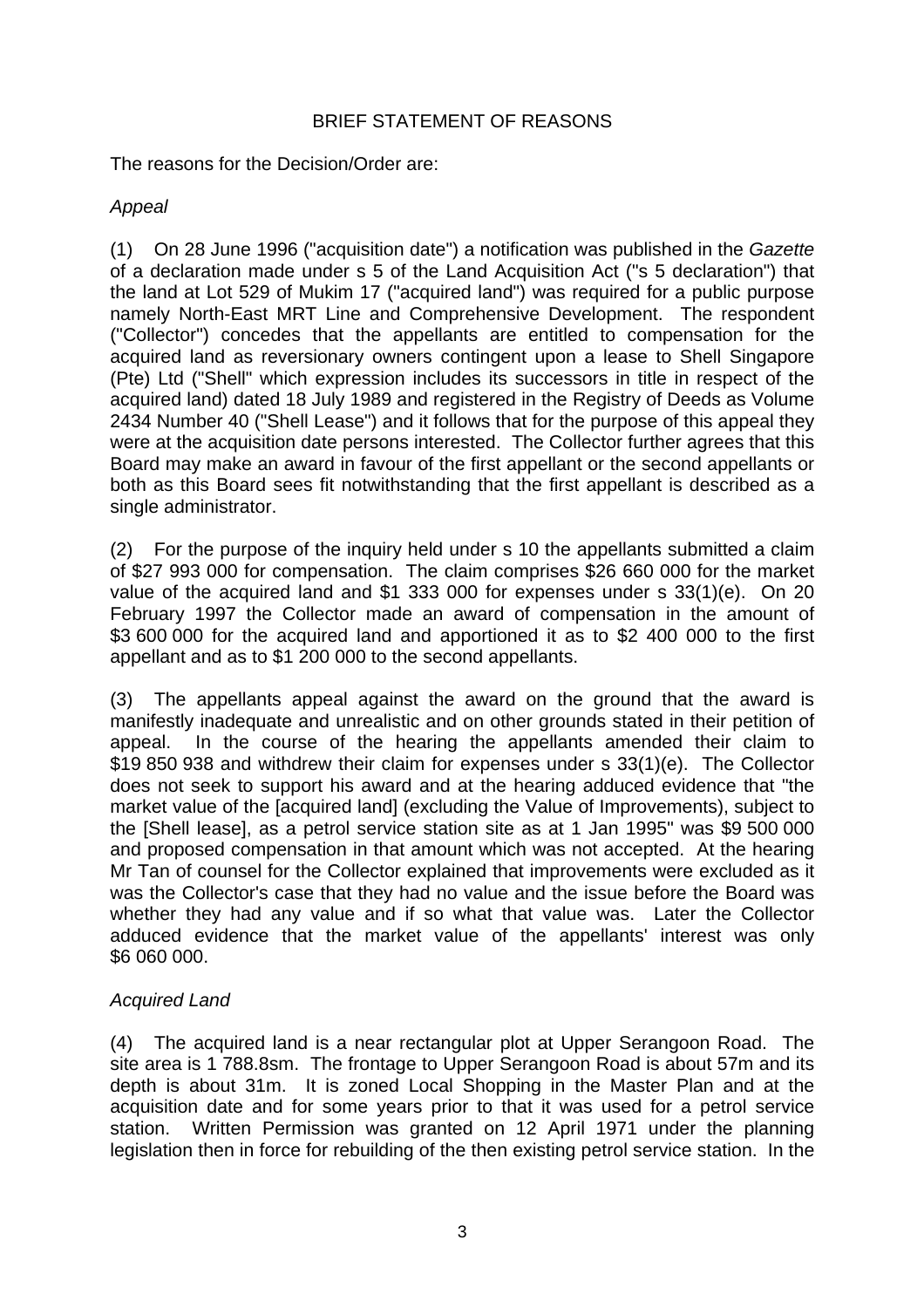*Toa Payoh Planning Area Planning Report 1995* published in January 1995 by URA the acquired land was designated for commercial/residential development.

(5) The acquired land is located on the West side of Upper Serangoon Road. Lot 2438 to the immediate South separates the acquired land from the junction of Upper Serangoon Road and Meyappa Chettiar Road. As appears from the road line plan ("RLP") which shows the best information available to the then Roads and Transportation Division of the PWD on 5 December 1994 there was a detached building on Lot 2438 and the building was still there at the acquisition date. The developments in the vicinity at the acquisition date were largely mixed with schools, shops, food centres, markets and places of worship and the HDB estates of Potong Pasir and Geylang/Kallang Bahru and private landed properties nearby. Sennett Estate was just to the East across Upper Serangoon Road.

# *Compensation*

(6) Section 33 of the Act provides:

(1) In determining the amount of compensation to be awarded for land acquired under this Act, the Board shall ... take into consideration the following matters and no others:

- (a) the market value
	- $(i)$  ...

(C) as at 1st January 1995 in respect of land acquired on or after 27th September 1995;

(ii) as at the date of publication of the notification under section 3(1) if the notification is, within 6 months from the date of its publication, followed by a declaration under section 5 in respect of the same land or part thereof; or

(iii) as at the date of publication of the declaration made under section 5,

whichever is the lowest ....

The s 3(1) notification was published on 4 March 1996 and the s 5 declaration in respect of the same land was published within 6 months later on 28 June 1996 (the acquisition date as noted earlier) and it is common ground that the market value as at 1 January 1995 was the lowest and it is the market value as at 1 January 1995 that among other matters has to be taken into consideration.

# *Petition of Appeal*

(7) In para 5 of his grounds of award dated 3 July 1998 lodged pursuant to s 23(2) the Collector said:

b The market value of the [acquired land] is based on petrol station use. [The acquired land] was reassessed at \$3 081/sm (land and improvements) with effect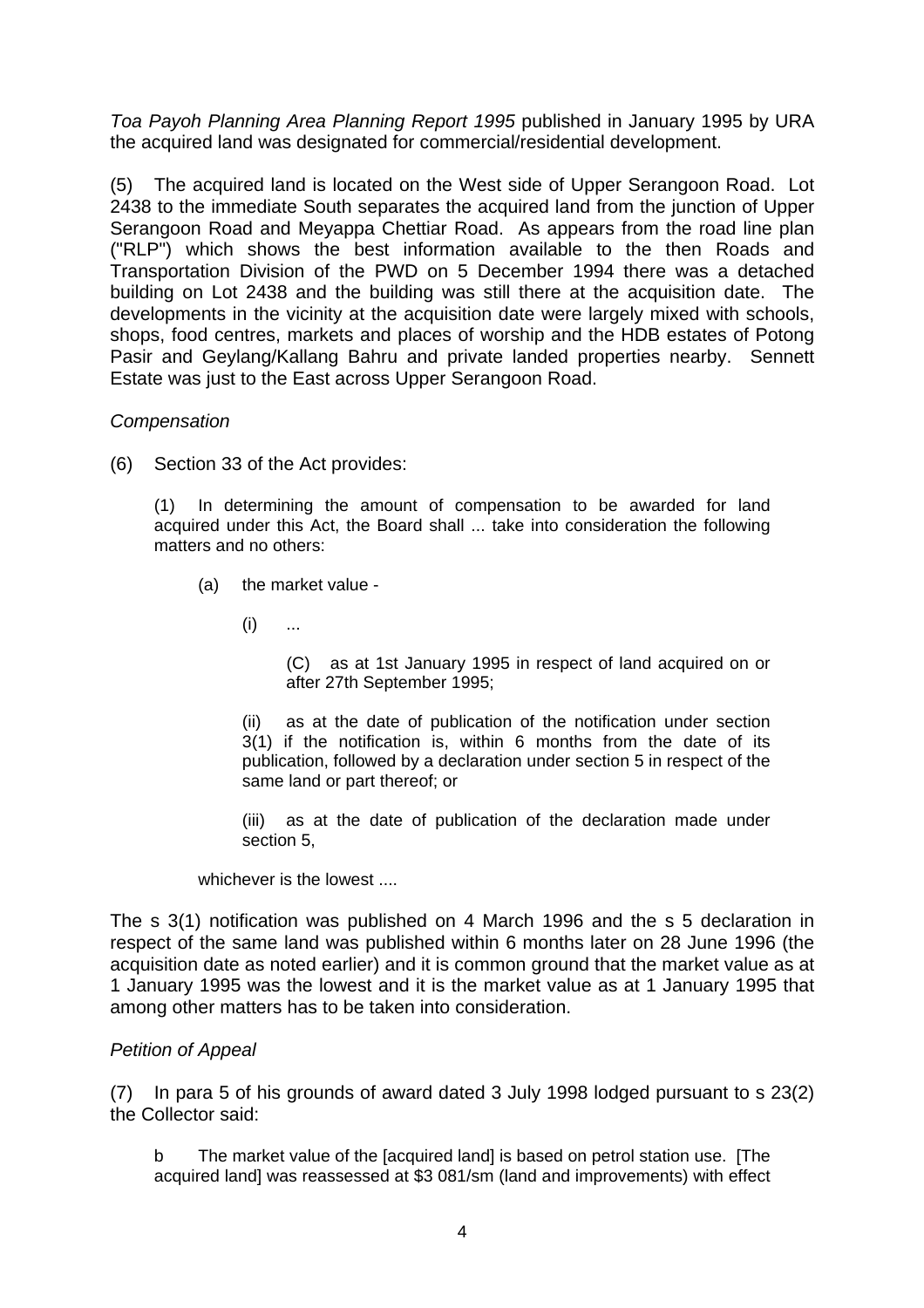from 11 Sep 1995 for property tax purposes. This is the best guide to the market value of the [acquired land].

He did not say what he found the market value to be but as the site area was 1 788.8sm it appears that he adopted a value of about \$5.5m following the "best guide". He went on to say:

Compensation to the [appellants] is based on the sum of the capitalised rental receivable for the unexpired lease term and the reversionary interest ....

d The [appellants'] interest of [the acquired land] is estimated to be \$3 600 000 (with vacant possession)

(8) In para (e)3 of their petition of appeal the appellants say that the Collector's "best guide" is erroneous. The Collector has adduced no evidence to support the "best guide" and he now says that the market value "of the [acquired land] (excluding the Value of Improvements), subject to the [Shell lease], as a petrol service station site as at 1 Jan 1995" was \$9 500 000 as noted above.

(9) The Act provides:

- 5 (1) Whenever any particular land is needed
	- (a) for any public purpose;

…

the President may, by notification published in the *Gazette*, declare the land to be required for the purpose specified in the notification.

...

- 8 (1) The Collector shall then cause notices to be posted …stating
	- (a) that the Government intends to acquire the land; and

 (b) that claims to compensation for all interests in the land may be made to him.

…

...

- (3) Every such notice under subsections (1) and (2)
	- …

…

(b) shall require all persons interested in the land -

 (ii) to state the nature of their respective interests in the land, the amount and particulars of their claims to compensation for those interests.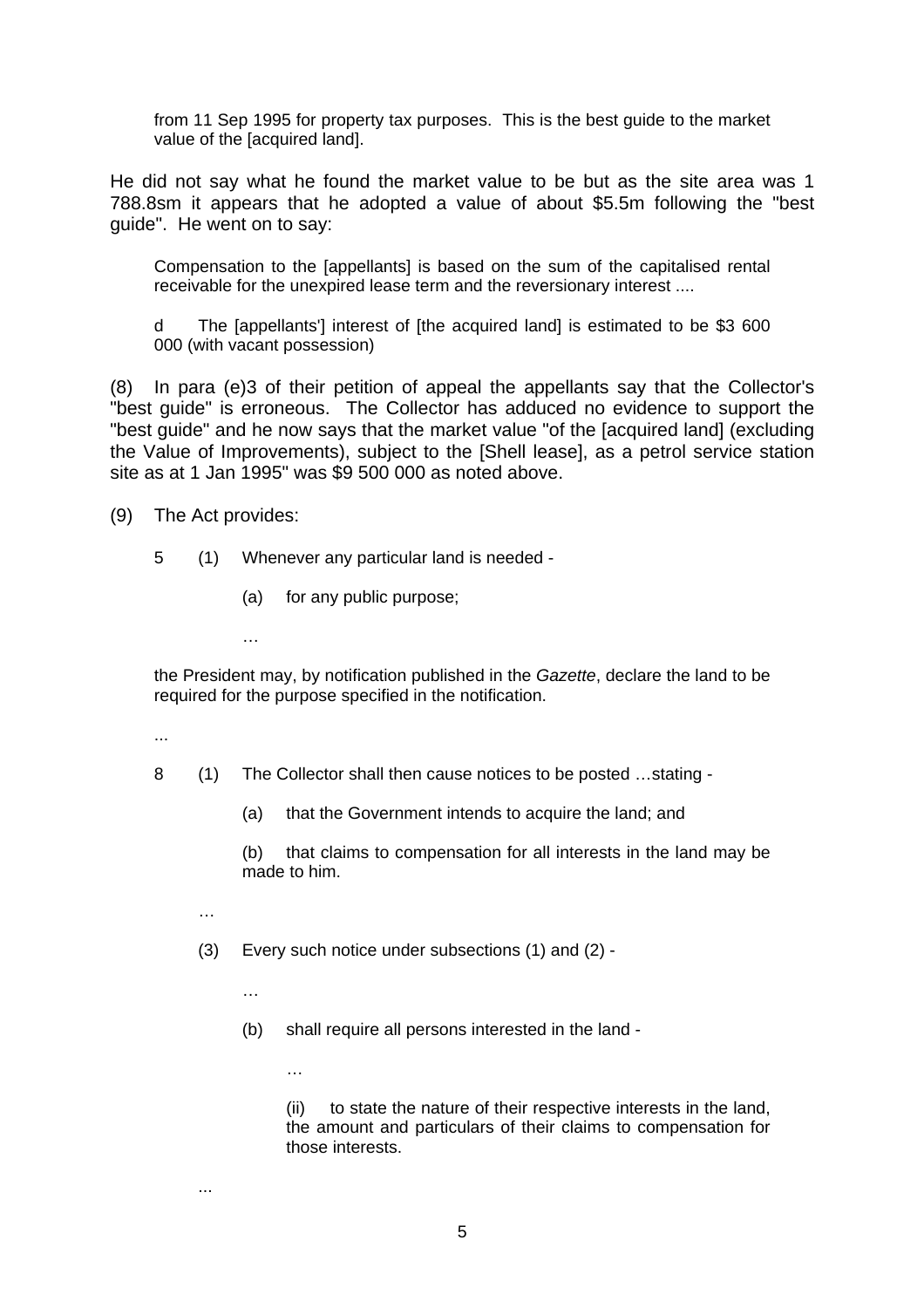10 (1) … the Collector shall proceed to inquire … into the value of the land and into the respective interests of the persons claiming the compensation, and shall … make an award under his hand of -

…

 (b) the compensation which in his opinion should be allowed for the land; and

 (c) the apportionment of the compensation among all the persons known or believed to be interested in the land, of whom or of whose claims he has information, whether or not they have respectively appeared before him.

(10) It is quite clear that the Act contemplates one award of compensation *for the acquired land*. While the Collector said in his award that the compensation for the acquired land was or should in his opinion be \$3 600 000 he said in his grounds of award that \$3 600 000 was compensation for the appellants' interest which is really different. It is quite clear also that the Act contemplates an apportionment of the compensation for the acquired land in the same award among *all the persons interested* of whom or of whose claims the Collector has information. Such persons would include the appellants and Shell but neither the award nor the grounds of award state any such apportionment between them.

 $(11)$  In para  $(e)(1)$  of the petition of appeal the appellants say that the award is manifestly inadequate and unrealistic and in para (e)(4)(c) they say that the Collector has erred in not giving any or adequate consideration to the sale of petrol station sites.

# *Appellant's Valuation*

(12) Mrs Lydia Sng of Knight Frank Pte Ltd testifying for the appellants adopted the direct comparison or inference from past transactions approach to determine the value of the acquired land. She referred to the following transactions:

| Location                        | Land Area<br>$(\mathsf{sm})$   | <b>Tender</b><br><b>Closing Date</b> | <b>Highest</b><br><b>Tender Bid</b> |
|---------------------------------|--------------------------------|--------------------------------------|-------------------------------------|
| 1 Tampines Ave 9<br>(Mobil)     | 3 263 gross<br>2 200 effective | 30 Jun 1994                          | \$21 288 889<br>\$9 677/sm          |
| 2 Marsiling Rd<br>(Shell)       | 2 0 0 0                        | 22 Jun 1995                          | \$22 599 000<br>\$11 300/sm         |
| 3 Jurong West St 93<br>(Caltex) | 2 500                          | 22 Jun 1995                          | \$24 300 000<br>\$9 720/sm          |

These are not sales in the open market but tenders for leases submitted by the oil companies mentioned and accepted by a public authority as the freehold owner. The tenders were for 30 year leases of new sites. The site area rate of \$9 677/sm for the Tampines Ave 9 property is based on the effective site area of 2 200sm. The highest tender bids represented the premia or prices at which the properties were transacted.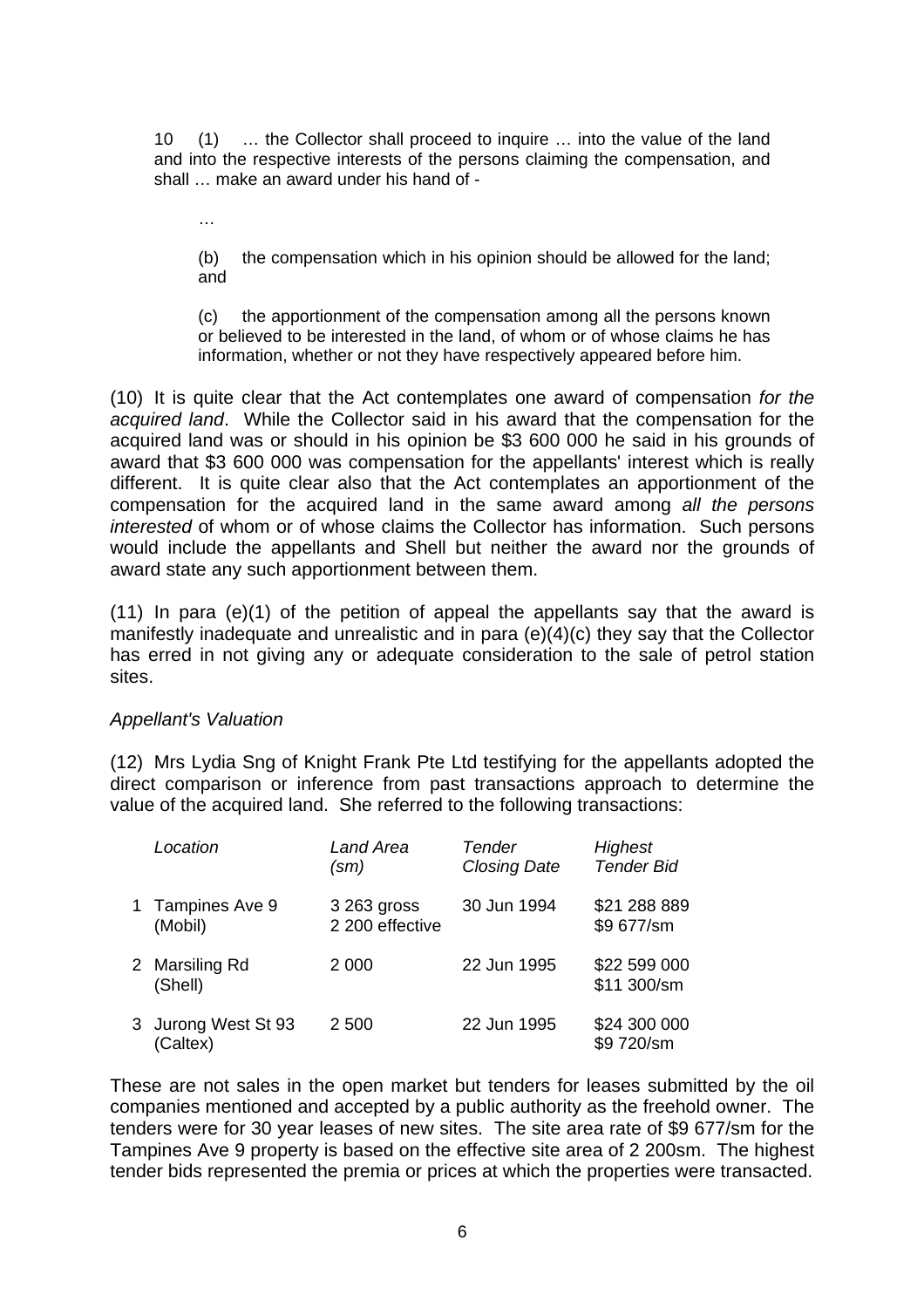(13) Mrs Sng made adjustments to the site area rates for the differences between the reference properties and the acquired land including -50% for location and +70% for tenure to convert 30 years leasehold to freehold and found that the average adjusted site area rate was \$12 154/sm giving a value of about \$21 700 000 at 1 January 1995 prices. She deducted \$2 000 000 for Shell's interest and added the date of possession value of the improvements (which would fall into possession at the expiry of the Shell lease) of \$150 938 to obtain the value of \$19 850 938. This value included the underground tanks. The acquisition date value of the improvements without the tanks amounted to about \$128 000 which would result in \$19 828 000 for the market value of the acquired land excluding the interest of Shell.

(14) Mrs Sng's alternative approach was to value the appellants' interest in the Shell lease and to add to that the acquisition date value of the reversionary interest in land with a market value of \$21 700 000 at 1 January 1995 prices. The Shell lease had a balance of 6.5507 years to run as at the acquisition date and reserved the monthly rent of \$13 000 which was below the market rent according to Mrs Sng. Assuming a discount rate of 2%/yr for the remainder of the lease the acquisition date value of the rent accruing under the Shell lease was \$948 943 and assuming a discount rate of 3%/yr for the reversion the acquisition date value of the reversion was \$17 879 984 for a total of \$18 828 927 for the value of the appellants' interest.

# *Collector's Valuation*

(15) Mr Tan said that the Collector adopted two approaches in the valuation. The first approach assumed that the market value of the acquired land was the sum of the value of the remainder of the lease and the value of the reversion. The second assumed that the market value was the sum of the value of the remainder of the lease (as in the first approach), the value of a 30 year lease from the expiry of the Shell lease and the value of the reversion after the expiry of the assumed 30 year lease.

(16) Ms Chua Beng Ee of Inland Revenue Authority of Singapore testifying for the Collector found that the acquisition date value of the rental income for the remainder of the lease was \$824 983. She adopted a discount rate of 6%/year. She further "worked" it back to 1 January 1995 for the value of \$756 183. This Board should say at once that this is not the value for the purpose of determining the market value as at 1 January 1995 under s 33(1)(a). In Ms Chua's approach a component part of the market value is assumed to be the present value of the whole of the periodical payments by way of the rent payable under the lease for the remainder of the term. The "present value" for this purpose is the amount which if invested at a rate of return equivalent to the discount rate should produce a periodical return equivalent to the periodical rent. It is the value at the commencement of the period under consideration. In the present case it is the value at the acquisition date. It is the rent that has to reflect prices prevailing at 1 January 1995 and that rent has to be adjusted where necessary. In the present case no adjustment is necessary as the Shell lease commenced 7 years earlier in January 1988 and reserved a fixed rent throughout the term of 15 years and there is no evidence to suggest that the rent reserved for any part of the term was higher than the market rent prevailing at January 1995.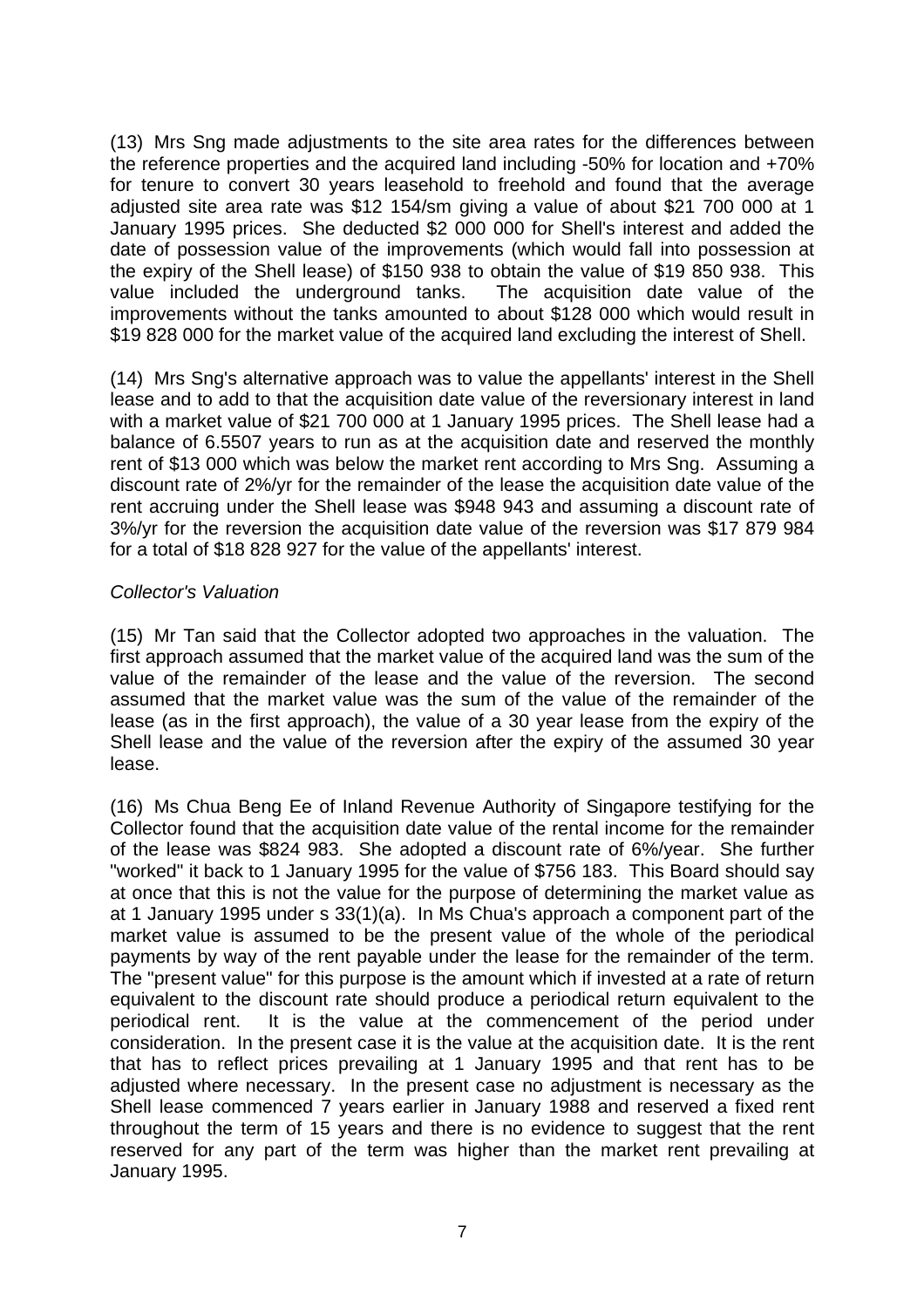(17) For the value of the reversion Ms Chua referred to the following transactions:

| Location                     | Date     | Premium | <b>Sales</b><br>(lit/year) |
|------------------------------|----------|---------|----------------------------|
| 1 Tampines Ave               | Jun 1994 | \$21.3m | 14.6m                      |
| 2 Choa Chu Kang Way Nov 1995 |          | \$30.3m | 18.3m                      |
| 3 Pasir Ris Drive 1          | Nov 1995 | \$25.7m | 16.4m                      |

As in the case of the transactions referred to by Mrs Sng these transactions were also tenders which were accepted by a public authority as the freehold owner but they were all tenders submitted by Mobil. The sales represent the projected throughput as estimated by the oil company as she was informed by an officer of the oil company. The date is the date when tenders closed.

(18) The throughput rates derived from the sales and the premia were \$1.42/lit for transaction 1, \$1.66/lit for transaction 2 and \$1.57/lit for transaction 3 but Ms Chua adopted a rate of \$1.65/lit as at 1 January 1995. She applied the throughput rate of \$1.65/lit to the average annual throughput of the acquired land for the three years to 1995 of 5 128 000 lit/year to obtain the value of \$8 461 228. She was informed of the throughput of the acquired land by an officer of Shell. She then adjusted this for tenure to obtain the freehold value of \$14 102 047. She discounted this to 1 January 1995 from the expiry of the Shell lease at 6%/yr for a value of \$8 847 799. Again this Board will say at once that the value of \$14 102 047 in the future should be discounted to the acquisition date for the present value. The throughput rate and the annual throughput have been determined for 1 January 1995 and there is no necessity to make any adjustment for 1 January 1995 prices. Assuming the Shell lease to have another 6.5507 years left at the acquisition date and assuming a discount rate of 6%/yr the acquisition date value should be \$9 627 445 which added to the value of the remainder of the Shell lease of \$824 983 should give the total value of \$10 452 428 for the market value of the appellants' interest in the acquired land on the basis of the Collector's approach.

(19) For Ms Chua's second approach she adopted the value of the remainder of the Shell lease and the value of the reversion for 30 years from the expiry of the Shell lease without adjusting for tenure and added the sum of the two values to the remainder of the reversion after the 30 years. The acquired land was at the acquisition date so adversely affected by the RLP that it was improbable that it could be re-developed and in the circumstances Ms Chua assigned no value to it for the remainder of the reversion after 30 years. She obtained the final value of about \$6 060 000 for the market value of the appellants' interest in the acquired land. If the present values of the remainder of the Shell lease and of the reversion of 30 years were taken at acquisition date and at 1 January 1995 prices the final value should be about \$6 600 000.

*Throughput Rate*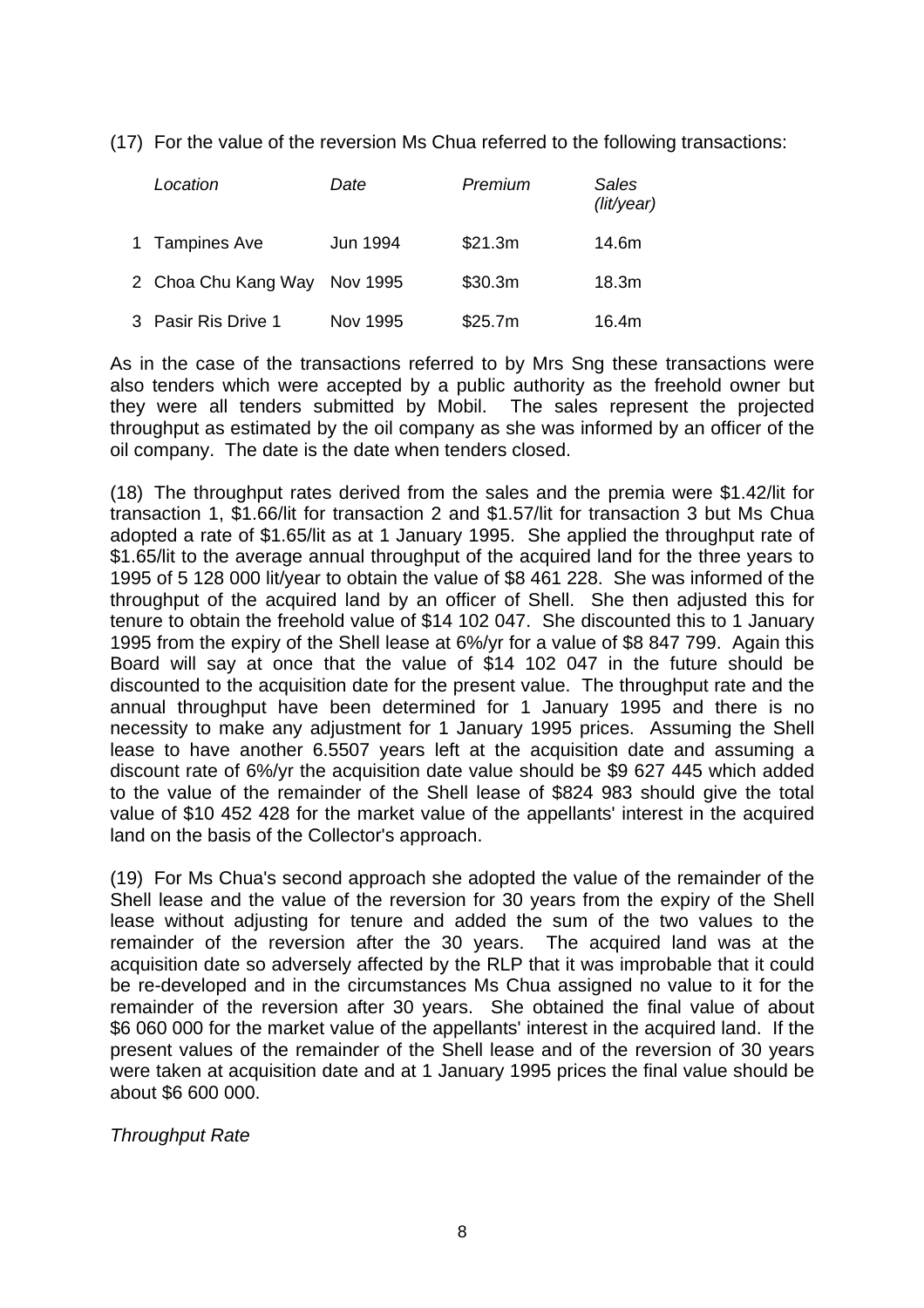(20) The successful tenders referred to by Ms Chua were submitted by another oil company as noted above and the information on projected throughput was given to Ms Chua during a presentation given by an officer of that company and there is no evidence that any of the appellants or their advisers or agents were present when the information was given. No representative of the oil company gave any evidence as to the tenders or at all. Ms Chua referred to the same successful tenders during the hearing of another appeal before this Board in the course of which evidence of conflicting statements made by another officer of the same company as to the sales was given by another witness. Under s 25(4)(d) this Board may admit as evidence the statement of the sales referred to in the successful tenders notwithstanding that it may not be admissible under the Evidence Act but having regard to the circumstances of this case it would be wrong to rely on it as evidence of the projected throughput in these transactions. It would equally be wrong to rely on the statement as to the throughput of Shell.

# *Market Value*

(21) At the acquisition date the acquired land was used for a petrol service station. It was adversely affected by the RLP and was so substantially affected that it was improbable that written permission under the Planning Act would be granted for any re-development for better use of the acquired land. The existing buildings may be maintained and repaired depending on the nature and extent of the works and more importantly the petrol and oil pumps may be re-aligned as may be necessary for better customer service. On the evidence this Board finds that at the acquisition date the most probable use of the acquired land was its then existing use for a petrol service station and the most probable buyer if the acquired land were exposed for sale in the market then current would be either an investor who would let the acquired land to an oil company for continued use for a petrol service station without re-development requiring written permission under the planning legislation or such an oil company itself.

(22) In her primary approach in the valuation of the acquired land Mrs Sng referred to the successful tenders for new petrol service station sites for comparison. The adjustment of +70% for tenure is excessive as noted below but it is not disputed that some positive adjustment has to be made. Even in Ms Chua's second approach which resulted in a much lower market value she added the value of the remainder of the Shell lease to a presumed 30 year lease. There is no evidence pointing to an adjustment of -50% for location but here again there is no dispute that some negative adjustment has to be made. Finally Mrs Sng has not allowed for the effect of the RLP but it is also not in dispute that it must have an adverse effect and a negative adjustment has to be made for this. In both her first as well as her second approach Ms Chua relied on the throughput rate as to which there is no evidence that this Board can rely on and this Board is left with only Mrs Sng's primary approach.

(23) On the evidence adduced and the facts agreed this Board finds:

(a) that for the purpose of s 33(1)(a) the market value of the acquired land was the lowest as at 1 January 1995;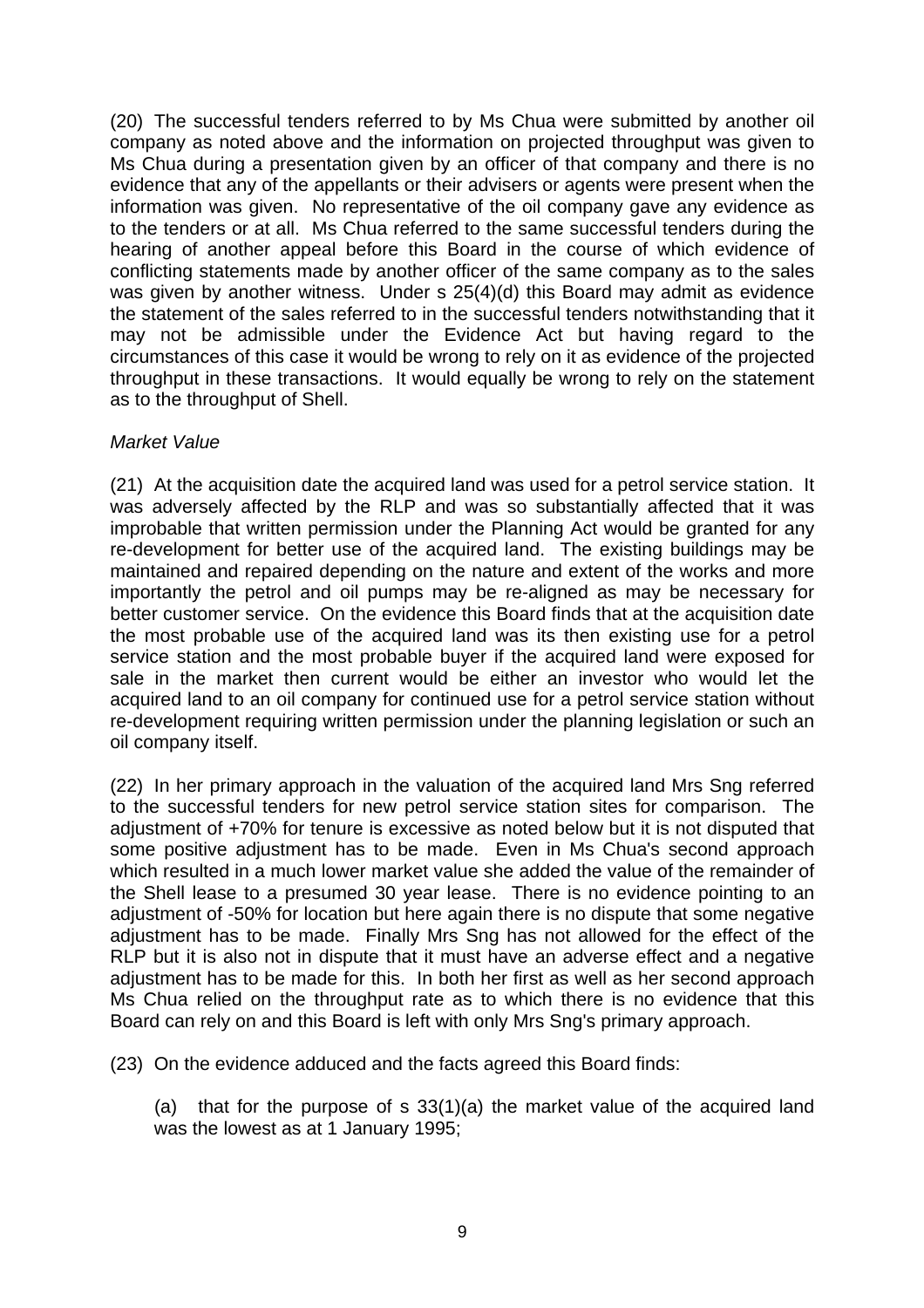(b) that the market value of the acquired land as at 1 January 1995 was \$10 800 000 plus the value of the improvements and that Shell's interest was \$2 000 000;

(c) that the market value so found does not exceed the Master Plan use price or the existing use price determined in accordance with s 33(5)(e);

(d) that the value of the improvements was \$128 000;

## *Discount Rate*

(24) In the decision that this Board has arrived at it is unnecessary to determine the discount rate but having regard to the evidence that has been adduced and the submissions of counsel for both parties it is right that this question should be considered and this Board will do so. A discount rate is the rate of interest which has to be applied to some future anticipated return in order to calculate the amount an investor would pay to receive that return. See Australian Institute of Valuers and Land Economists (Inc), *Valuation Principles and Practice* (1997) at p 265. The future anticipated return is a monetary value which may be an amount receivable periodically as in the case of rent under the remainder of the Shell lease or a monetary value that will fall into possession at some future date as in the case of the value of the reversion.

(25) Mrs Sng referred to a petrol service station site at 353 Upper Thomson Road comprised in a lease to an oil company at the yearly rent of \$742 444 from December 1994 to June 1999 and the yearly rent of \$800 000 from July 1999 to June 2029. She adopted the same primary approach to determine the market value of the Upper Thomson Road site as in the case of the acquired land which was the direct comparison or inference from past transactions approach and she referred to the same transactions. She made adjustments for differences including +70% for tenure to convert from 30 years leasehold to freehold. The site area was 1 338.3sm. She found that the market value of this site was about \$16 950 728 as at December 1994. Given that the yearly rent as at the same time was \$742 444 the yield was found to be about 4.4%/yr.

(26) Referring to Mrs Sng's analysis of the yield factors for the Upper Thomson Road site Ms Chua said that the adiustment for tenure should be +38% in which case the yield derived would be 5.9%/yr. Presumably she would have objected to the same adjustment of +70% in regard to the site area rate which was used to determine the market value of the acquired land in Mrs Sng's primary approach. Both Mrs Sng and Ms Chua referred to Bala's table and the table shows that a 30 year leasehold site has 60% of the value of a freehold site. The appropriate rate of adjustment to convert from 30 years leasehold to freehold is accordingly +67%.

(27) Rates of adjustments are determined on the basis of all other things being equal and should be applied on the same basis but here one other thing is quite substantially not equal. In each case there is an adjustment of -50% for location. All other things being equal the site area rate has to be adjusted by about +67% for tenure and this can be achieved by adjusting by +67% the net (before adjusting for tenure) adjusted site area rate. On this basis the average site area rate is about \$9